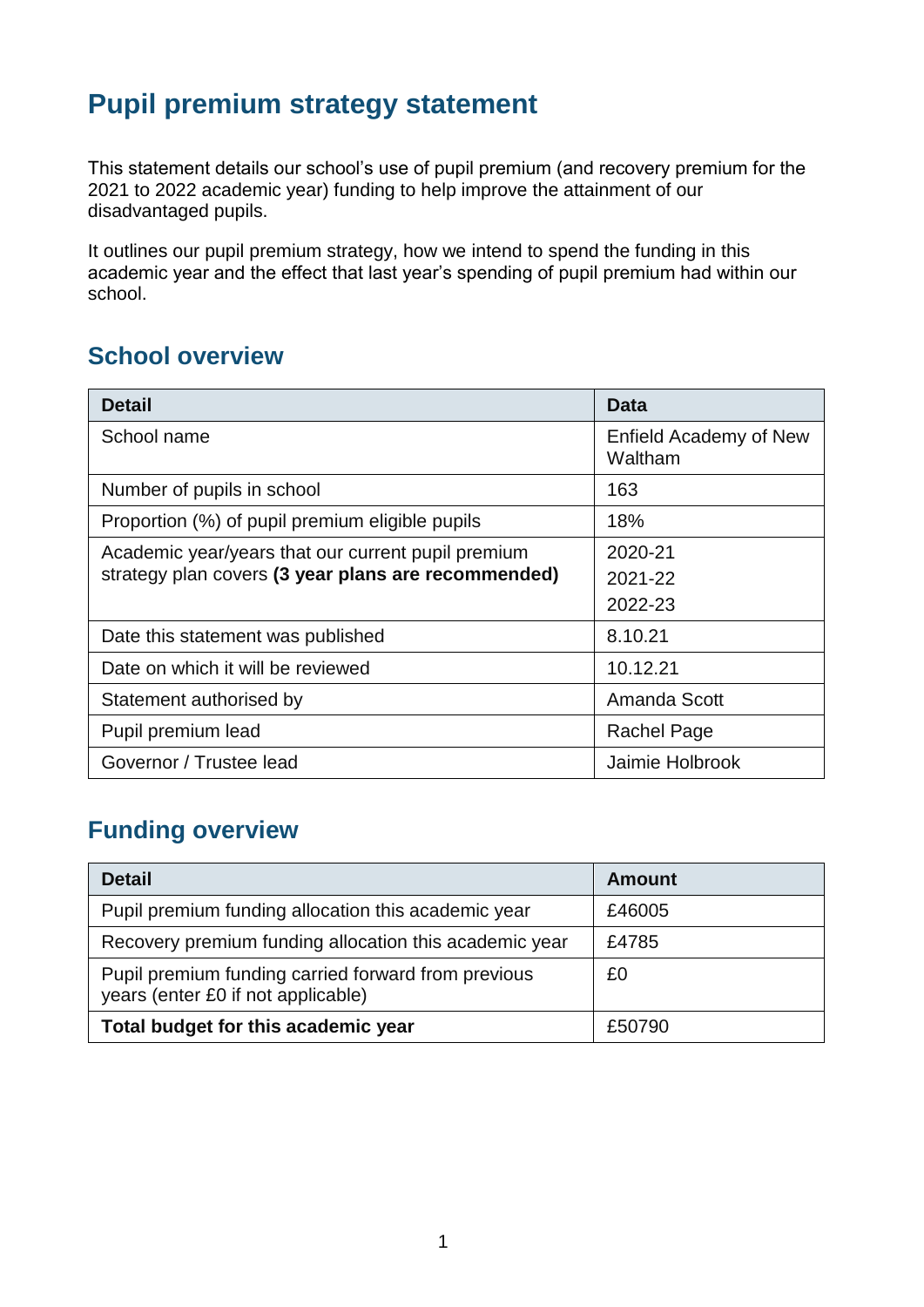# **Part A: Pupil premium strategy plan**

#### **Statement of intent**

Our vision for all of our children, including disadvantaged children, is to nurture them into well-rounded individuals and enable them to flourish into confident life-long learners.

Our 'Key Drivers' for our children are to develop their skills / understanding of 'Ambition, Resilience and Collaboration'. Through these key drivers all of our children are encouraged to be the best versions of themselves that they can be and to produce the highest quality of work possible.

Our disadvantaged children will achieve their highest outcomes, which match the achievements of our non-disadvantaged children, through structured, personalised support.

### **Challenges**

This details the key challenges to achievement that we have identified among our disadvantaged pupils.

| <b>Challenge</b><br>number | <b>Detail of challenge</b>                                                                    |
|----------------------------|-----------------------------------------------------------------------------------------------|
|                            | Language development specifically with talking, reading and<br>grammatical written structures |
| 2                          | Development of mathematical fluency and vocabulary for reasoning.                             |
| 3                          | Lack of routines, boundaries and ability to self-regulate.                                    |
| 4                          | <b>Attachment difficulties</b>                                                                |
| 5                          | Attendance and punctuality issues.                                                            |
| 6                          | Lack of access to enrichment and character development opportunities                          |

#### **Intended outcomes**

This explains the outcomes we are aiming for **by the end of our current strategy plan**, and how we will measure whether they have been achieved.

| <b>Intended outcome</b>                                                                                                                                                            | <b>Success criteria</b>                                                                                                                                                                                                        |
|------------------------------------------------------------------------------------------------------------------------------------------------------------------------------------|--------------------------------------------------------------------------------------------------------------------------------------------------------------------------------------------------------------------------------|
| Children to develop age appropriate<br>language skills and a wide vocabulary<br>that is evidenced orally, through<br>understanding of age appropriate text and<br>in written work. | PP children to achieve in line with or exceed<br>national at the end of EYFS in<br>Communication and Literacy.<br>PP children in Year 1 and Year 2 will pass<br>the Phonics screening check in line with<br>national averages. |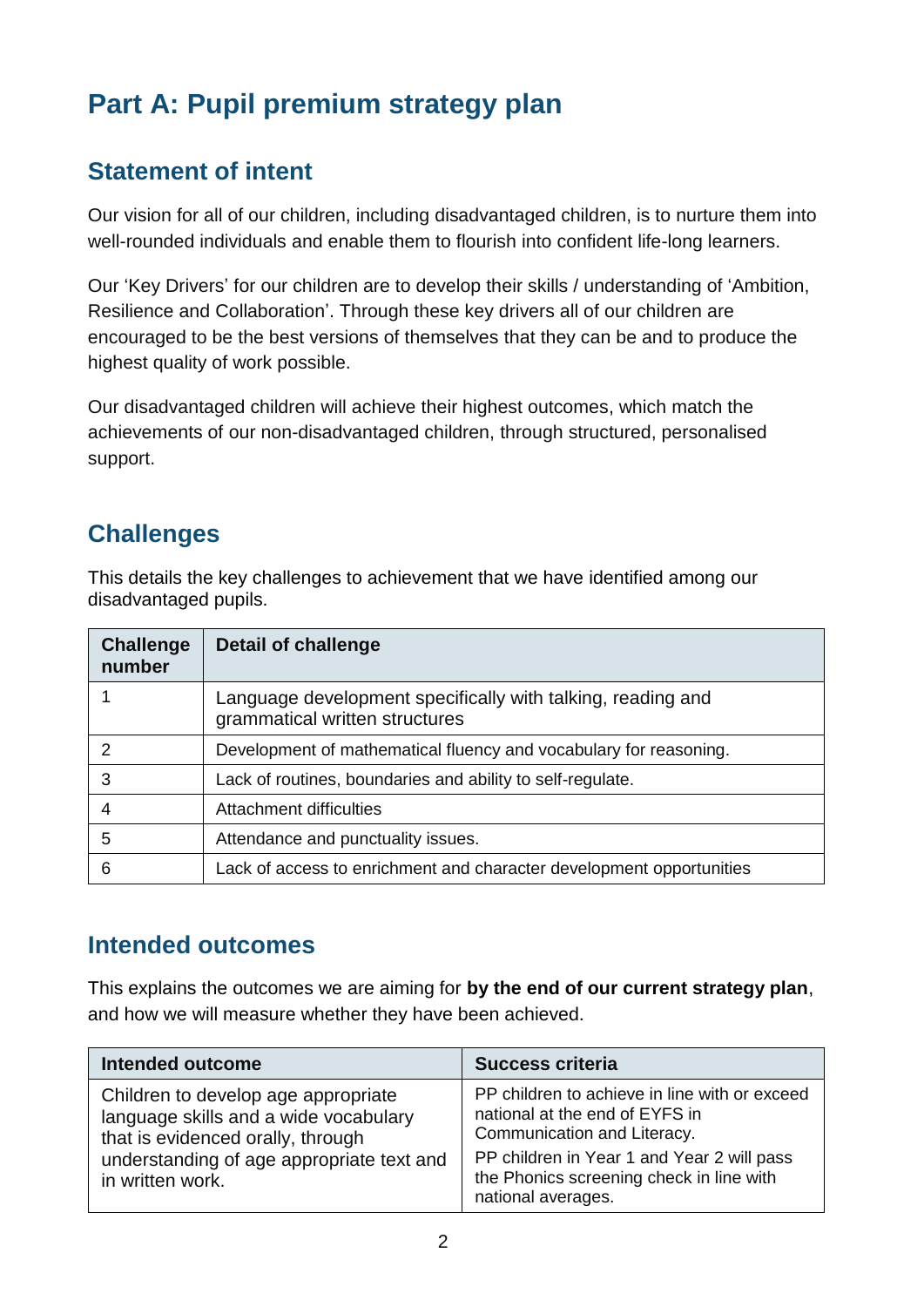|                                                                                                                                                                                                                                                    | PP children in Key Stage 1 and Key Stage 2<br>to achieve at least the national average in<br>reading and writing.                                                                                                                                                                               |
|----------------------------------------------------------------------------------------------------------------------------------------------------------------------------------------------------------------------------------------------------|-------------------------------------------------------------------------------------------------------------------------------------------------------------------------------------------------------------------------------------------------------------------------------------------------|
| Children to become fluent in key<br>mathematical skills such as number<br>bonds, times tables and arithmetic.<br>Children will be able to engage in<br>conversations that use age appropriate<br>vocabulary relating to mathematical<br>reasoning. | PP children to achieve in line with or exceed<br>national at the end of EYFS in maths.<br>PP children in Year 4 will pass the<br>multiplication check in line with national<br>averages.<br>PP children in Key Stage 1 and Key Stage 2<br>to achieve at least the national average in<br>maths. |
| Children are able to regulate their own<br>behaviour, responding positively to<br>boundaries and routines in place                                                                                                                                 | Children make at least expected progress<br>as a result of their excellent behaviour                                                                                                                                                                                                            |
| Children make accelerated learning because<br>they are in school every day, receiving quality<br>teaching, intervention and support (academic<br>and social and emotional)                                                                         | PP children have good attendance (in line<br>with, or better than, national) with no<br>children persistently absent.                                                                                                                                                                           |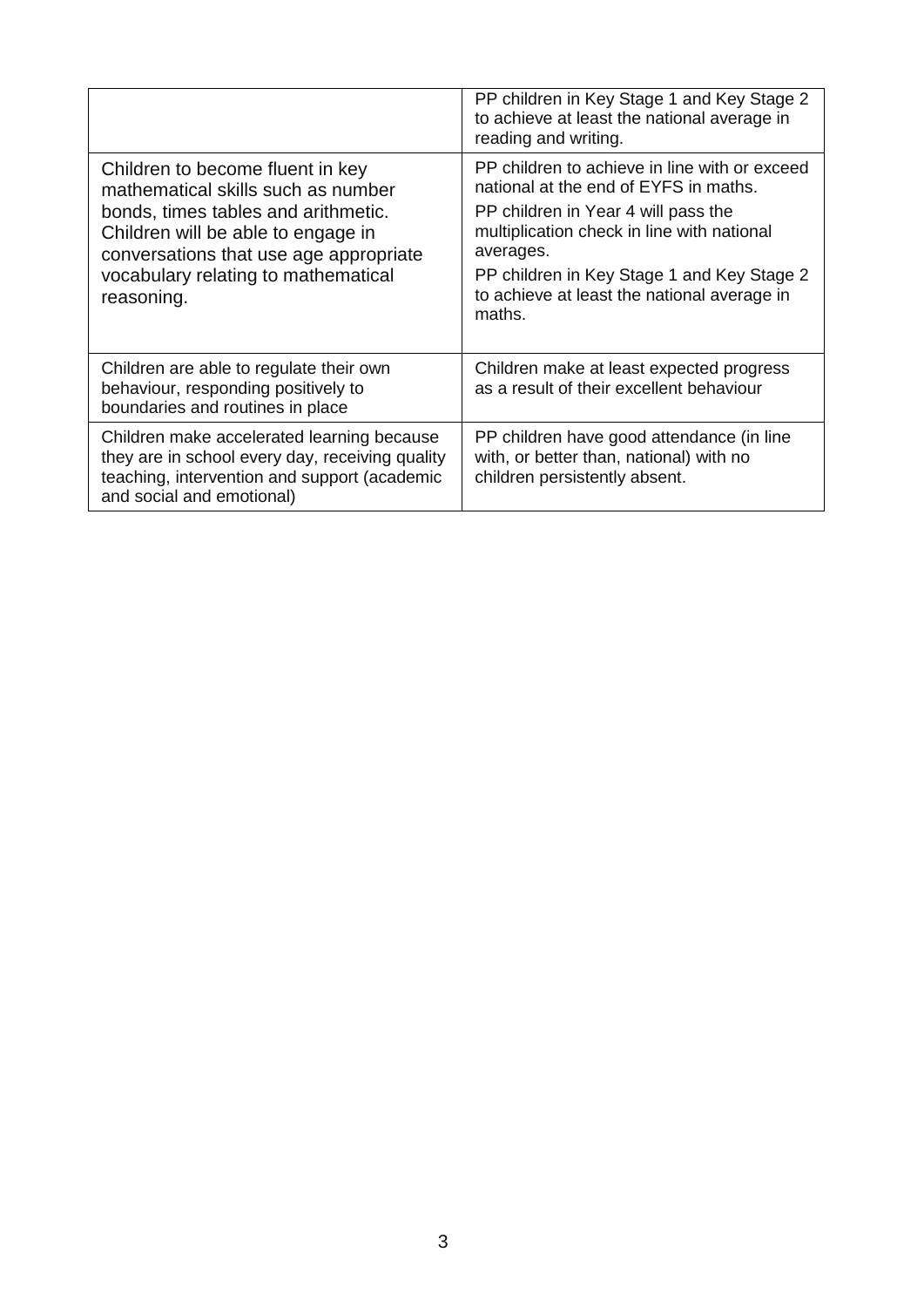# **Activity in this academic year**

This details how we intend to spend our pupil premium (and recovery premium funding) **this academic year** to address the challenges listed above.

### **Teaching**

Budgeted cost: £ 10250

| <b>Activity</b>                                                                                         | <b>Evidence that supports this</b><br>approach                                                                                                                                                                                                                                                          | <b>Challenge</b><br>number(s)<br>addressed |
|---------------------------------------------------------------------------------------------------------|---------------------------------------------------------------------------------------------------------------------------------------------------------------------------------------------------------------------------------------------------------------------------------------------------------|--------------------------------------------|
| <b>National College CPD</b><br>Primary Literacy:<br>Understanding the DfE's<br>new Reading<br>Framework | EEF - Preparing for Literacy<br>Improving communication, language<br>and literacy in the early years<br>Based on Early Years Teaching and<br>Learning Toolkit that is a synthesis of<br>international research evidence<br>developed by Professor Steve Higgins<br>and colleagues at Durham University. | 1                                          |
| <b>National College CPD</b><br>Understanding how to<br>Teach for Mastery of<br>English                  | <b>EEF Teaching and Learning Toolkit</b><br>research on mastery learning - high<br>impact for low cost                                                                                                                                                                                                  | 1                                          |
| <b>National College CPD</b><br><b>What Makes Effective</b><br><b>Literacy Teaching</b>                  | EEF - Teacher Professional<br>Development (awaiting the release of<br>the full review Autumn 2021)                                                                                                                                                                                                      | 1                                          |
| <b>National College CPD</b><br><b>EYFS Framework</b><br>Reforms: Developing<br>Writing                  | EEF - Preparing for Literacy<br>Improving communication, language<br>and literacy in the early years<br>Based on Early Years Teaching and<br>Learning Toolkit that is a synthesis of<br>international research evidence<br>developed by Professor Steve Higgins<br>and colleagues at Durham University. | 1                                          |
| <b>National College CPD</b><br><b>EYFS Framework</b><br>Reforms: Developing<br>Language                 | EEF - Preparing for Literacy<br>Improving communication, language<br>and literacy in the early years<br>Based on Early Years Teaching and<br>Learning Toolkit that is a synthesis of<br>international research evidence<br>developed by Professor Steve Higgins<br>and colleagues at Durham University. | 1                                          |
| <b>Writing to Learn CPD</b>                                                                             | EEF - Preparing for Literacy<br>Improving communication, language<br>and literacy in the early years<br>Based on Early Years Teaching and<br>Learning Toolkit that is a synthesis of<br>international research evidence                                                                                 | 1                                          |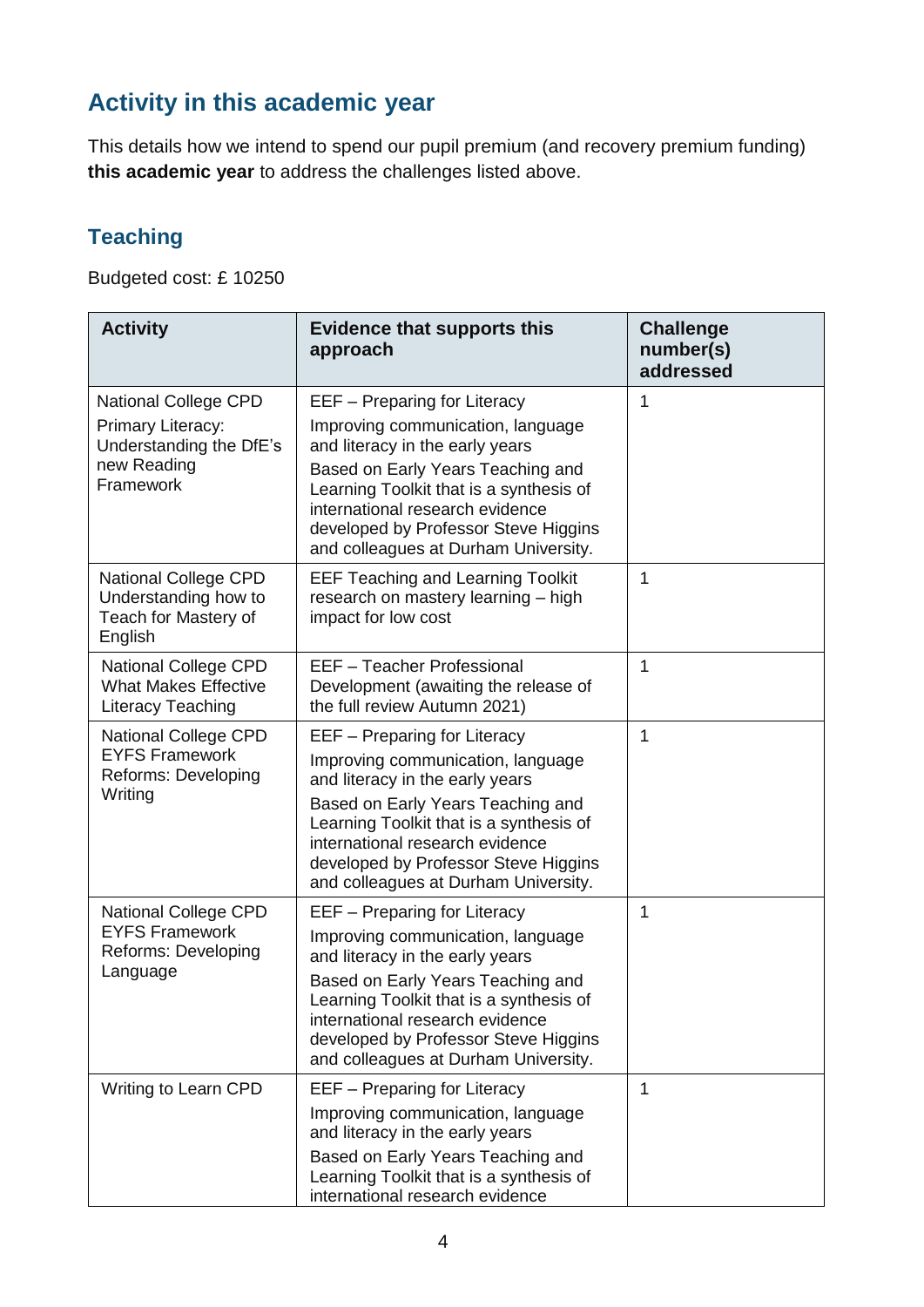|                                                                                                                                                | developed by Professor Steve Higgins<br>and colleagues at Durham University.                                                                                                                                                                                                                                                            |                |
|------------------------------------------------------------------------------------------------------------------------------------------------|-----------------------------------------------------------------------------------------------------------------------------------------------------------------------------------------------------------------------------------------------------------------------------------------------------------------------------------------|----------------|
| CPD - Knowing More<br>and Remembering<br>More                                                                                                  | Creating a Culture of Coaching:<br>Upskilling the Workforce                                                                                                                                                                                                                                                                             | $\overline{2}$ |
| <b>Trust-Led Leading</b><br><b>Vocabulary CPD</b>                                                                                              | EEF - Oral Language Interventions                                                                                                                                                                                                                                                                                                       | 1              |
| <b>Trust-Led ECT</b><br>Development CPD                                                                                                        | EEF - Teacher Professional<br>Development (awaiting the release of<br>the full review Autumn 2021)                                                                                                                                                                                                                                      | 1, 2           |
| <b>Nuffield Early Language</b><br>Intervention                                                                                                 | EEF - Preparing for Literacy<br>Improving communication, language<br>and literacy in the early years                                                                                                                                                                                                                                    | $\mathbf{1}$   |
|                                                                                                                                                | Based on Early Years Teaching and<br>Learning Toolkit that is a synthesis of<br>international research evidence<br>developed by Professor Steve Higgins<br>and colleagues at Durham University.<br>EEF - Oral Language Interventions                                                                                                    |                |
| Yorkshire and Humber<br>Maths Hub - KS1<br><b>Mastering Number</b>                                                                             | <b>EEF Teaching and Learning Toolkit</b><br>research on mastery learning - high<br>impact for low cost                                                                                                                                                                                                                                  | $\overline{2}$ |
| <b>Yorkshire and Humber</b><br>Maths Hub - Teaching<br>for Mastery<br>Development<br>Workgroup                                                 | <b>EEF Teaching and Learning Toolkit</b><br>research on mastery learning - high<br>impact for low cost                                                                                                                                                                                                                                  | $\overline{2}$ |
| Purchase of whole<br>school Phonics and<br><b>Spelling Scheme</b>                                                                              | EEF - Preparing for Literacy<br>Improving communication, language<br>and literacy in the early years<br>Based on Early Years Teaching and<br>Learning Toolkit that is a synthesis of<br>international research evidence<br>developed by Professor Steve Higgins<br>and colleagues at Durham University.<br><b>DfE Reading Framework</b> | 1              |
| Purchase of books to<br>support reading across<br>the curriculum all<br>access to a rich,<br>technical and<br>multicultural vocabulary<br>base | EEF research on developing language,<br>vocabulary and literacy.                                                                                                                                                                                                                                                                        | 1              |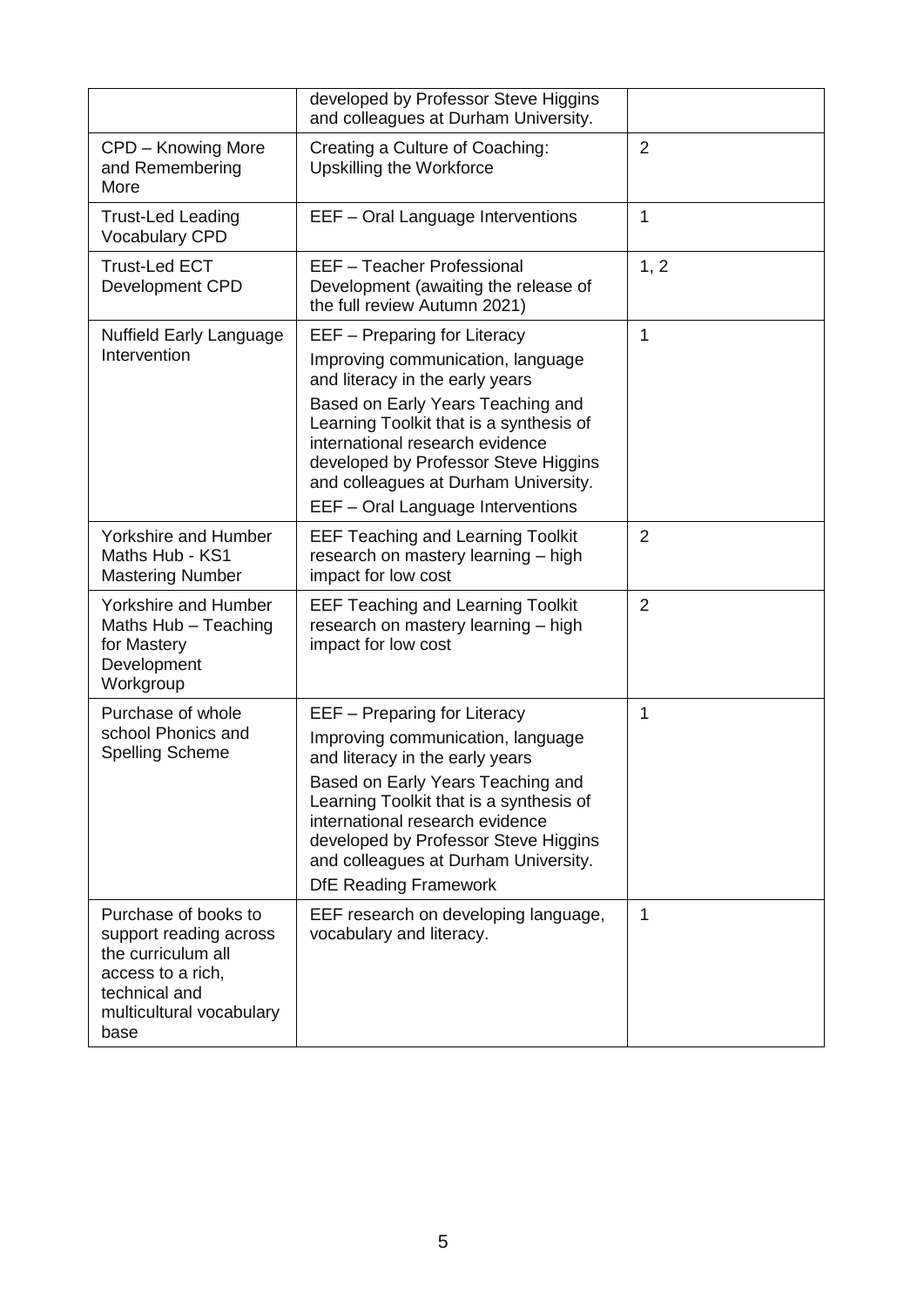### **Targeted academic support**

Budgeted cost: £ 30055

| <b>Activity</b>        | Evidence that supports this approach                                                                                                    | <b>Challenge</b><br>number(s)<br>addressed |
|------------------------|-----------------------------------------------------------------------------------------------------------------------------------------|--------------------------------------------|
| <b>Reading Plus</b>    | Raising the Attainment of Low and High-Performing<br>Pupils in Reading under ESSA                                                       |                                            |
| School-Led<br>Tutoring | <b>EEF Research</b><br>https://educationendowmentfoundation.org.uk/education-<br>evidence/teaching-learning-toolkit/small-group-tuition | 1, 2                                       |
| Lexia Club             | Raising the Attainment of Low and High-Performing<br>Pupils in Reading under ESSA                                                       | 1, 2                                       |
| Precision<br>Teaching  | <b>EEF Research</b><br>https://educationendowmentfoundation.org.uk/education-<br>evidence/teaching-learning-toolkit/small-group-tuition | 1, 2                                       |

### **Wider strategies**

Budgeted cost: £9671.50

| <b>Activity</b>                                             | <b>Evidence that supports this</b><br>approach                                                                                         | <b>Challenge</b><br>number(s)<br>addressed |
|-------------------------------------------------------------|----------------------------------------------------------------------------------------------------------------------------------------|--------------------------------------------|
| Transport costs for<br>swimming lessons                     | <b>EEF Teaching and Learning Toolkit</b><br>indicates that sports and arts<br>participation can have positive impacts<br>on attainment | 6                                          |
| Enrichment<br>Opportunities                                 | <b>EEF Teaching and Learning Toolkit</b><br>indicates that sports and arts<br>participation can have positive impacts<br>on attainment | 6                                          |
| Music lessons                                               | <b>EEF Teaching and Learning Toolkit</b><br>indicates that sports and arts<br>participation can have positive impacts<br>on attainment | 6                                          |
| After-school clubs<br>(sport based)                         | <b>EEF Teaching and Learning Toolkit</b><br>indicates that sports and arts<br>participation can have positive impacts<br>on attainment | 6                                          |
| Homework Club                                               | EEF Research on proving support for<br>pupils that lack home support                                                                   | 1, 3                                       |
| Small group and 1-1<br>wellbeing sessions by<br><b>MHFA</b> | EEF - Improving Behaviour in Schools<br>and Improving Social and Emotional<br>Learning in Schools                                      | 3, 4, 5                                    |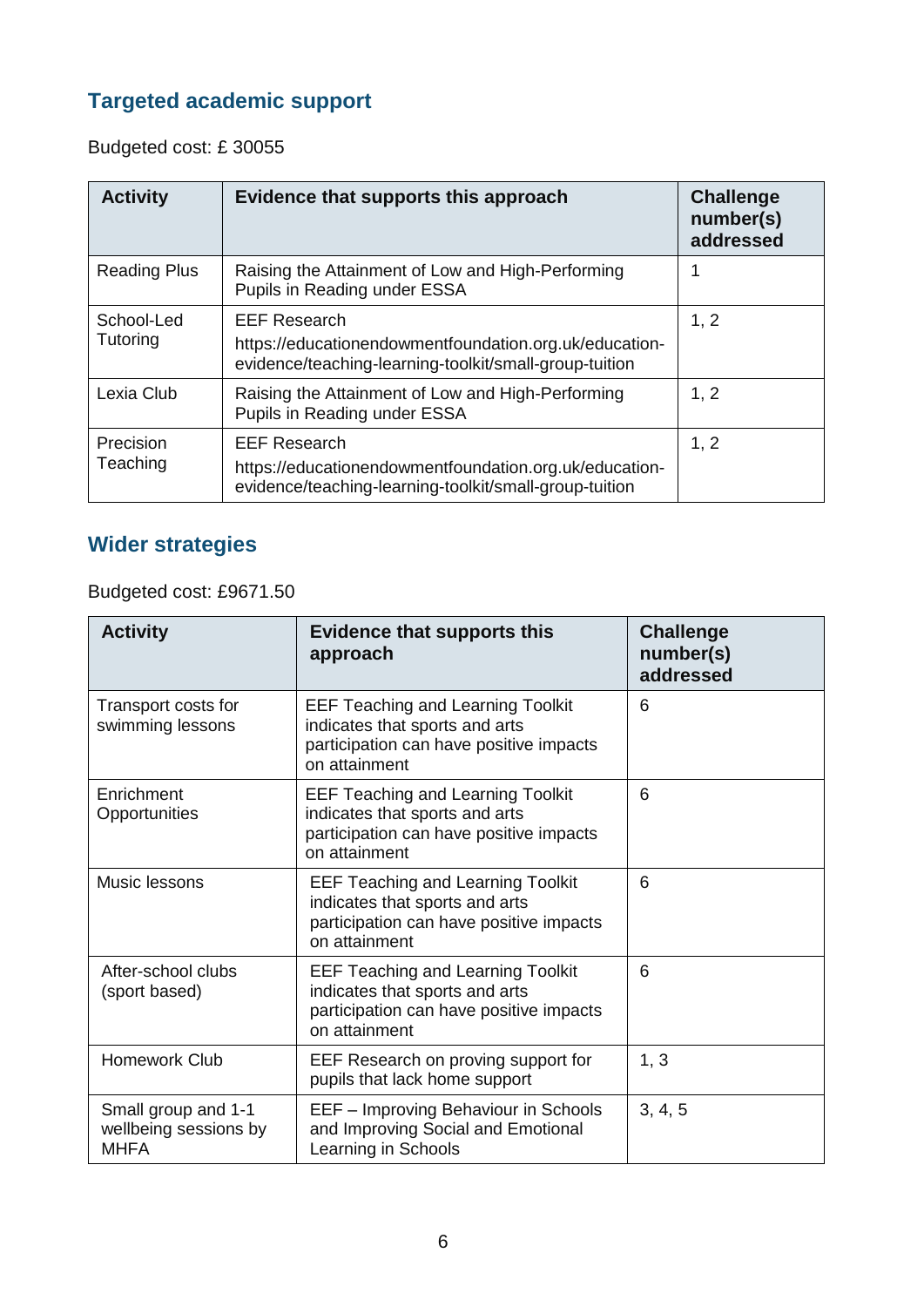| Sensory<br>circuits/morning nurture<br>sessions            | EEF - Improving Behaviour in Schools<br>and Improving Social and Emotional<br>Learning in Schools | 3, 5 |
|------------------------------------------------------------|---------------------------------------------------------------------------------------------------|------|
| 1-1 Support sessions<br>from external providers<br>of SEMH | EEF - Improving Behaviour in Schools<br>and Improving Social and Emotional<br>Learning in Schools | 3, 4 |
| <b>Pupil Premium</b><br><b>Champion Release</b><br>Time    | Monitoring and Evaluating Impact                                                                  | 1-6  |

# **Total budgeted cost: £ 49976.50**